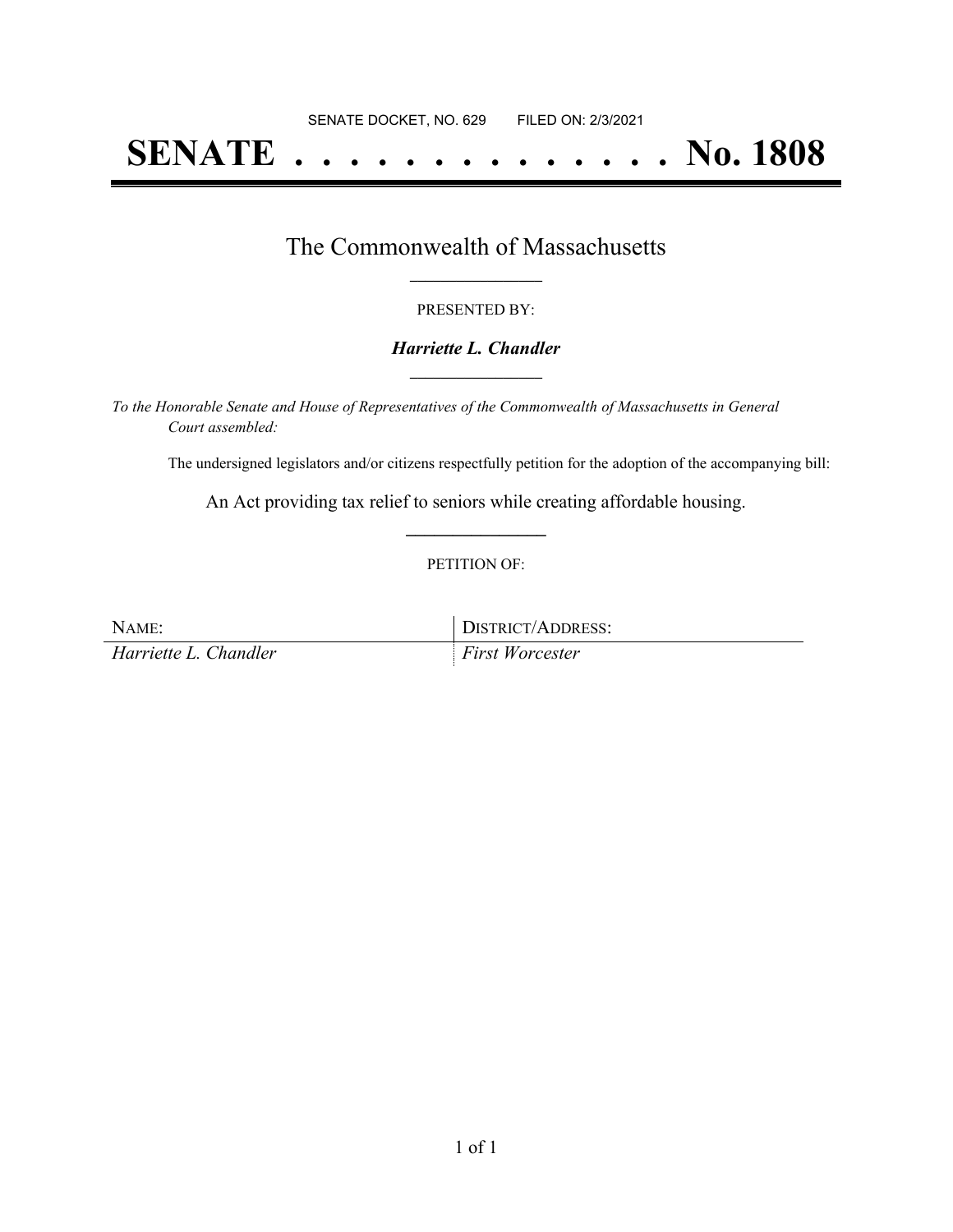#### SENATE DOCKET, NO. 629 FILED ON: 2/3/2021

## **SENATE . . . . . . . . . . . . . . No. 1808**

By Ms. Chandler, a petition (accompanied by bill, Senate, No. 1808) of Harriette L. Chandler for legislation to provide tax relief to seniors while creating affordable housing. Revenue.

#### [SIMILAR MATTER FILED IN PREVIOUS SESSION SEE SENATE, NO. *1604* OF 2019-2020.]

### The Commonwealth of Massachusetts

**In the One Hundred and Ninety-Second General Court (2021-2022) \_\_\_\_\_\_\_\_\_\_\_\_\_\_\_**

**\_\_\_\_\_\_\_\_\_\_\_\_\_\_\_**

An Act providing tax relief to seniors while creating affordable housing.

Be it enacted by the Senate and House of Representatives in General Court assembled, and by the authority *of the same, as follows:*

1 Chapter 59 of the General Laws, as appearing in the 2016 Official Edition, is hereby

2 amended by inserting after section 5N, the following section:-

3 "Section 5O.

4 (a) As used in this chapter, the following words shall, unless the context clearly indicates

5 a different meaning, have the following meanings:—

6 "Annual income", a family's or person's gross annual income less such reasonable

7 allowances for dependents, other than a spouse, and for medical expenses as the housing

- 8 authority or, in the event that there is no housing authority, the municipal's department of
- 9 community development, determines.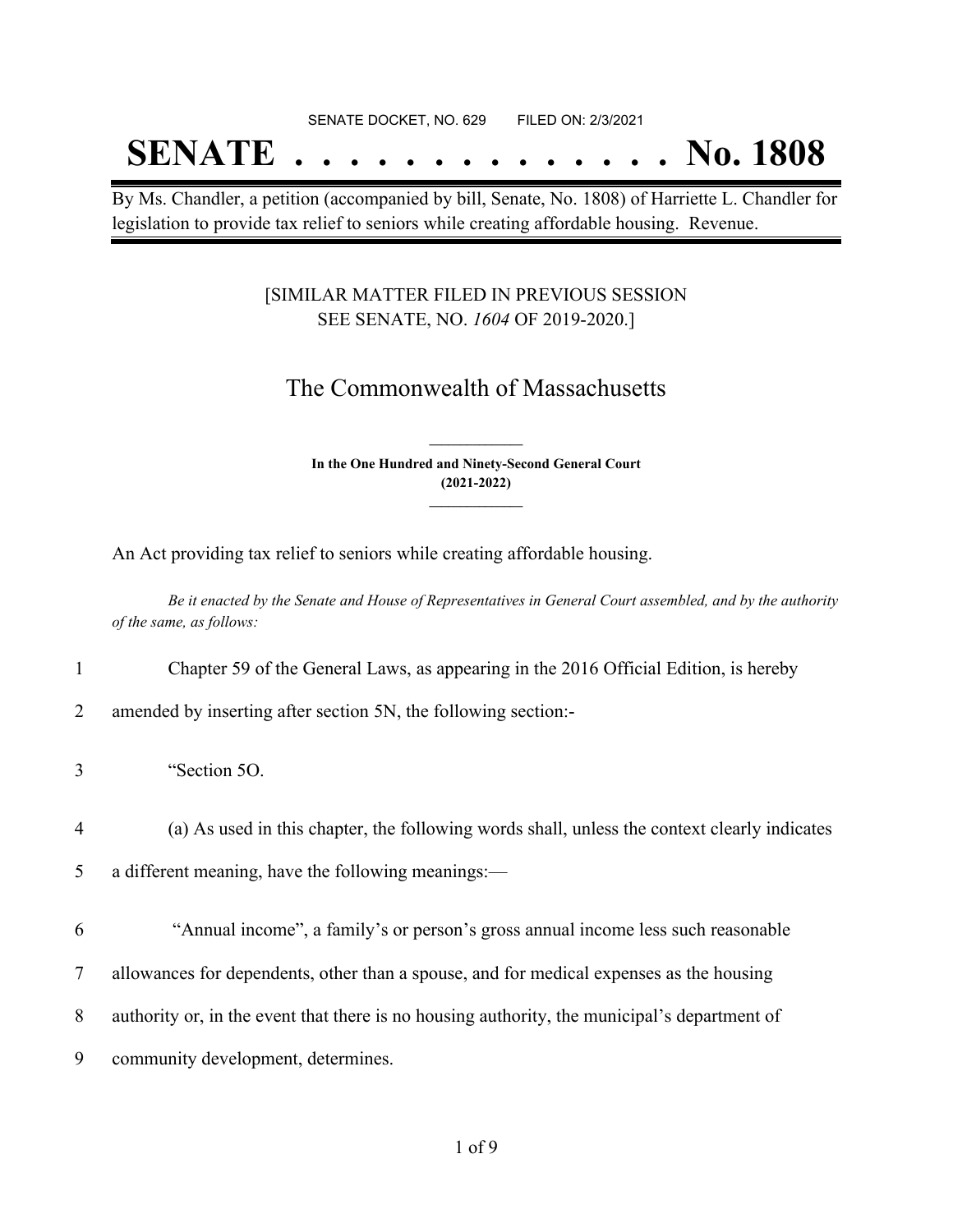| 10 | "Community housing", low and moderate income housing for individuals and families,                 |
|----|----------------------------------------------------------------------------------------------------|
| 11 | including low or moderate income senior housing.                                                   |
| 12 | "Homeowner," the owner of a Residence, as defined herein. The deed to the Residence                |
| 13 | may be held by a corporation, trust, or other legal entity, so long as at least one individual who |
| 14 | occupies the Residence is a primary beneficiary of such entity.                                    |
| 15 | "Legislative body", the agency of municipal government which is empowered to enact                 |
| 16 | ordinances or by-laws, adopt an annual budget and other spending authorizations, loan orders,      |
| 17 | bond authorizations and other financial matters and whether styled as a city council, board of     |
| 18 | aldermen, town council, town meeting or by any other title.                                        |
| 19 | "Low income housing", housing for those persons and families whose annual income is                |
| 20 | less than 80 per cent of the areawide median income. The areawide median income shall be the       |
| 21 | areawide median income as determined by the United States Department of Housing and Urban          |
| 22 | Development.                                                                                       |
| 23 | "Low or moderate income senior housing", housing for those persons having reached the              |
| 24 | age of 60 or over who would qualify for low or moderate income housing.                            |
| 25 | "Moderate income housing", housing for those persons and families whose annual                     |
| 26 | income is less than 100 per cent of the areawide median income. The areawide median income         |
| 27 | shall be the areawide median income as determined by the United States Department of Housing       |
| 28 | and Urban Development.                                                                             |
| 29 | "Residence", the building or portion thereof, including a mobile home, owned and                   |

actually occupied by the Homeowner as the Homeowner's primary dwelling during the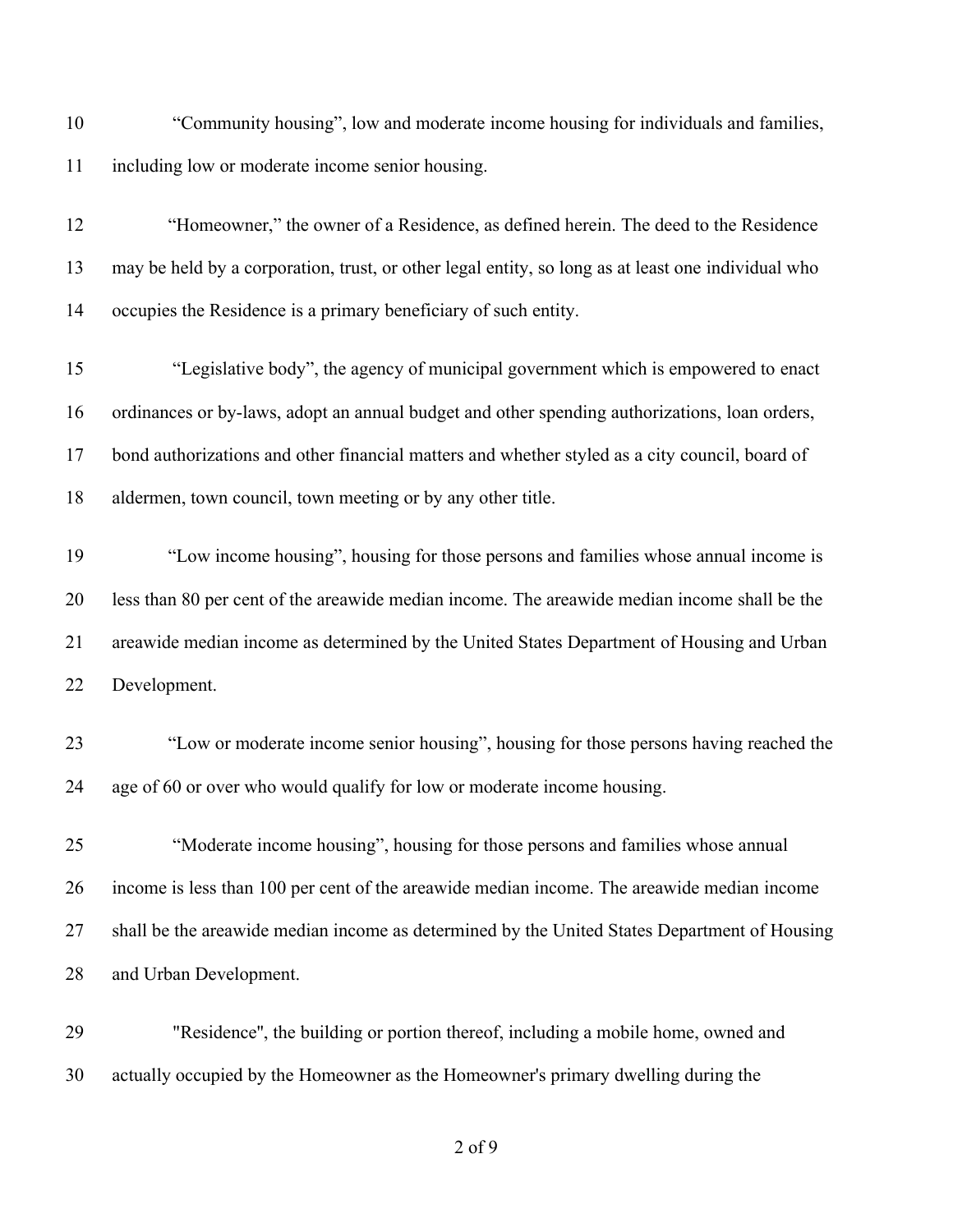municipality's fiscal year and located within the commonwealth, together with so much of the land surrounding it, not to exceed one acre, as is reasonably necessary to the use of the dwelling as a home, and any appurtenant structures and fixtures attached to buildings or land. A residence may consist of a part of a multi-unit or multi-purpose building. If the Homeowner occupies the property as a primary dwelling and rents no more than two of the remaining units to tenants, those rental units shall be considered "Ancillary Units."

 (b) A municipality may, by vote of its legislative body, subject to the charter of the municipality, establish a Homes Preservation Plan offering to persons over the age of 65, and/or persons who meet the income requirements for Low or Moderate Income Housing, as defined herein, the opportunity to enter into a right of first refusal agreement with the municipality in exchange for deferral of some or all of the real property tax obligations owed, directly or indirectly, by such person on the value of a Residence. The deferred real property tax obligations shall be paid, without interest or cost, at the time the Residence is sold to the municipality or its assignee, or sold to a third party if the municipality does not exercise its right of first refusal.

 A municipality may, at its election, include a qualifying Homeowner and Residence with Ancillary Units in its Plan and offer deferral of the real property tax obligations owed on the value of such Ancillary Units.

 Such municipalities shall have the power to create local rules and procedures for implementing a Homes Preservation Plan consistent with the provisions and intent of this chapter, provided that the Plan and any amendments thereto, are filed with the Massachusetts department of housing and community development at least fourteen (14) days before its effective date.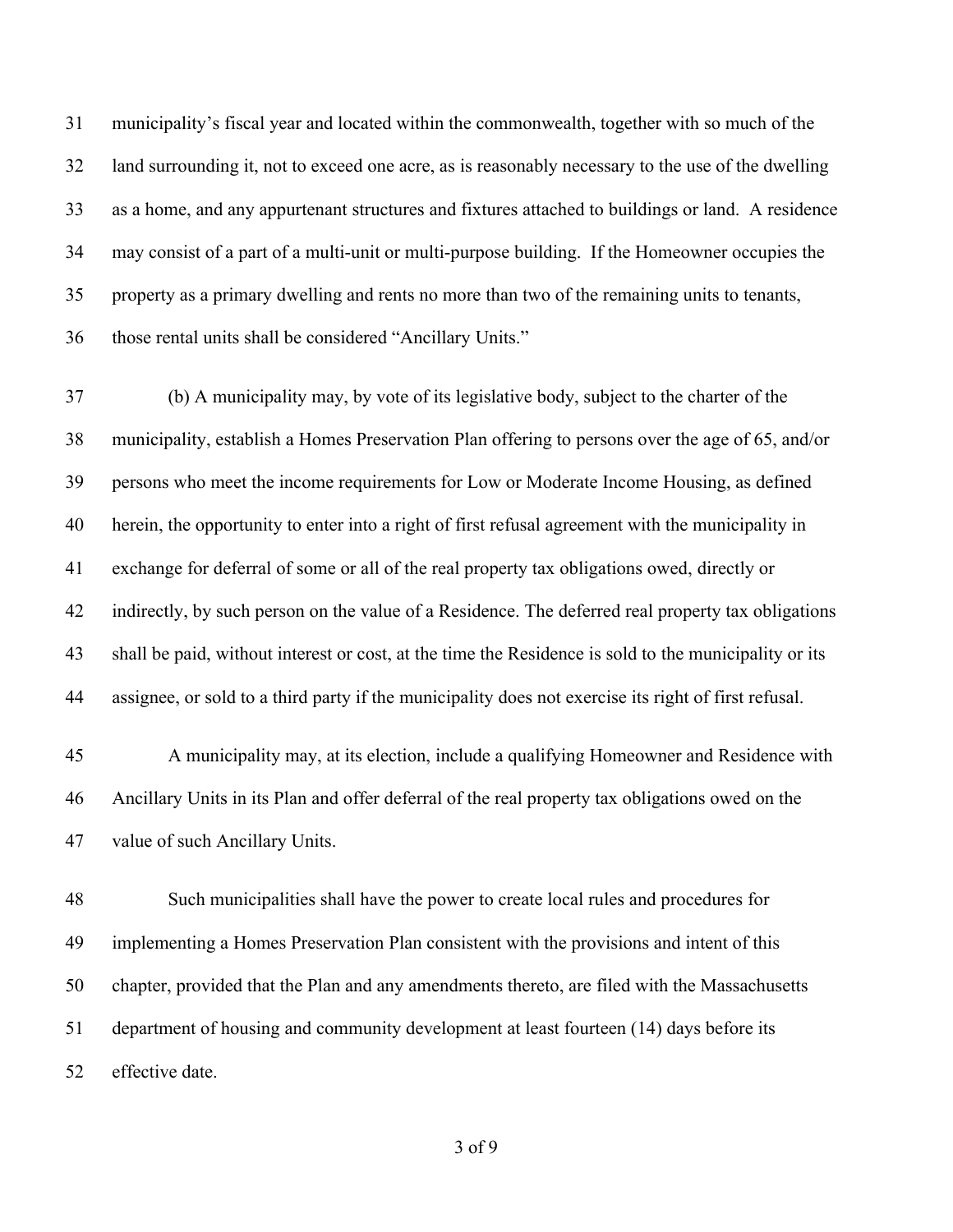(c) A Homes Preservation Plan, as authorized in this chapter, shall provide that qualifying Homeowners execute a Property Tax Relief and Right of First Refusal Agreement with the municipality setting forth the terms of the proposed exchange, including at least the following: (1) identification of the Homeowner and of the Residence; (2) the amount of property tax to be deferred annually, stated in percentage or dollars; (3) the respective rights and obligations of the parties with respect to the municipality's right of first refusal upon notice of sale; (4) the respective rights, if any, to terminate the agreement; and (5) the Homeowner's declaration that there has been representation of counsel, or reasonable opportunity to obtain counsel, and that the Homeowner understands that the agreement is binding on estate representatives, successors and heirs. A municipality may require in said agreement that the Homeowner sign an annual certification that ownership of the Residence has not changed and that the Residence remains the Homeowner's primary dwelling.

 (d) A municipality that has executed a Property Tax Relief and Right of First Refusal Agreement with a Homeowner under this section shall record notice of such agreement at the registry of deeds, which notice shall contain the name of the record owner of the land, the name of any individual who is a beneficial owner of the land if the record owner is a corporation or trust, and description of the premises adequate for identification of it. A municipality that has recorded notice of its right of first refusal shall be an interested person in the estate of any individual identified in the notice as record owner, or as a beneficial owner, and shall be entitled to notice in a proceeding to settle that individual's estate.

 (e) The real property taxes deferred as a result of participation by a Homeowner in a Homes Protection Plan shall be calculated and treated as a municipal charges lien under Chapter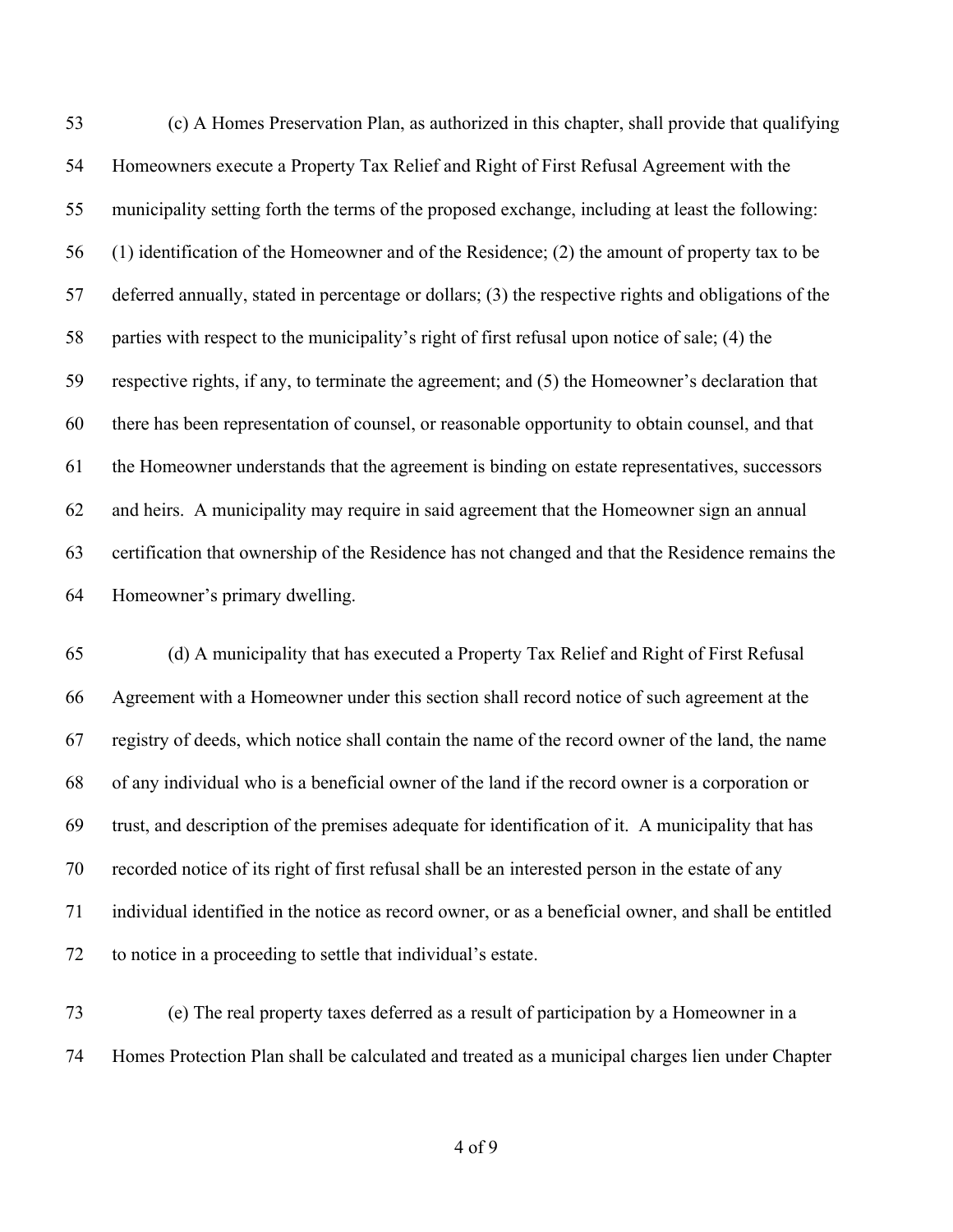40, section 58 by the municipality, except that interest and costs shall not be owed to the municipality upon sale of the Residence.

 (f) A Residence subject to a right of first refusal under this chapter shall not be sold unless the municipality has been notified first of the intent to sell, through a document stating the name, address and telephone number of the Homeowner and realtor, if any, and street address of the Residence and either: (a) a certified copy of an executed purchase and sale agreement specifying the purchase price and all terms and conditions of the proposed sale, and which shall be a bona fide offer as described below, or (b) a statement of intent to sell the property.

 For the purposes of this chapter, a bona fide offer to purchase shall mean a good faith offer, not dependent upon potential changes to current zoning or conditions or contingencies relating to the potential for, or the potential extent of, subdivision of the property for residential use or the potential for, or the potential extent of development of the property for residential, industrial or commercial use, made by a party unaffiliated with the Homeowner for a fixed consideration payable upon delivery of the deed.

 The municipality's Homes Protection Plan shall specify the required municipal recipients of the notice and the means of delivery.

 (g) For a period of sixty (60) days after receipt of notice which complies with this chapter, the municipality shall have, in the case of an executed purchase and sale, a first refusal option to meet a bona fide offer to purchase the land. The dollar amount of the municipal charges lien will be credited to the municipality's offer.

 In the case of a notice of intent to sell, the municipality shall have 60 days from receipt of notice to come to agreement with the homeowner on consideration. If mutually agreed-upon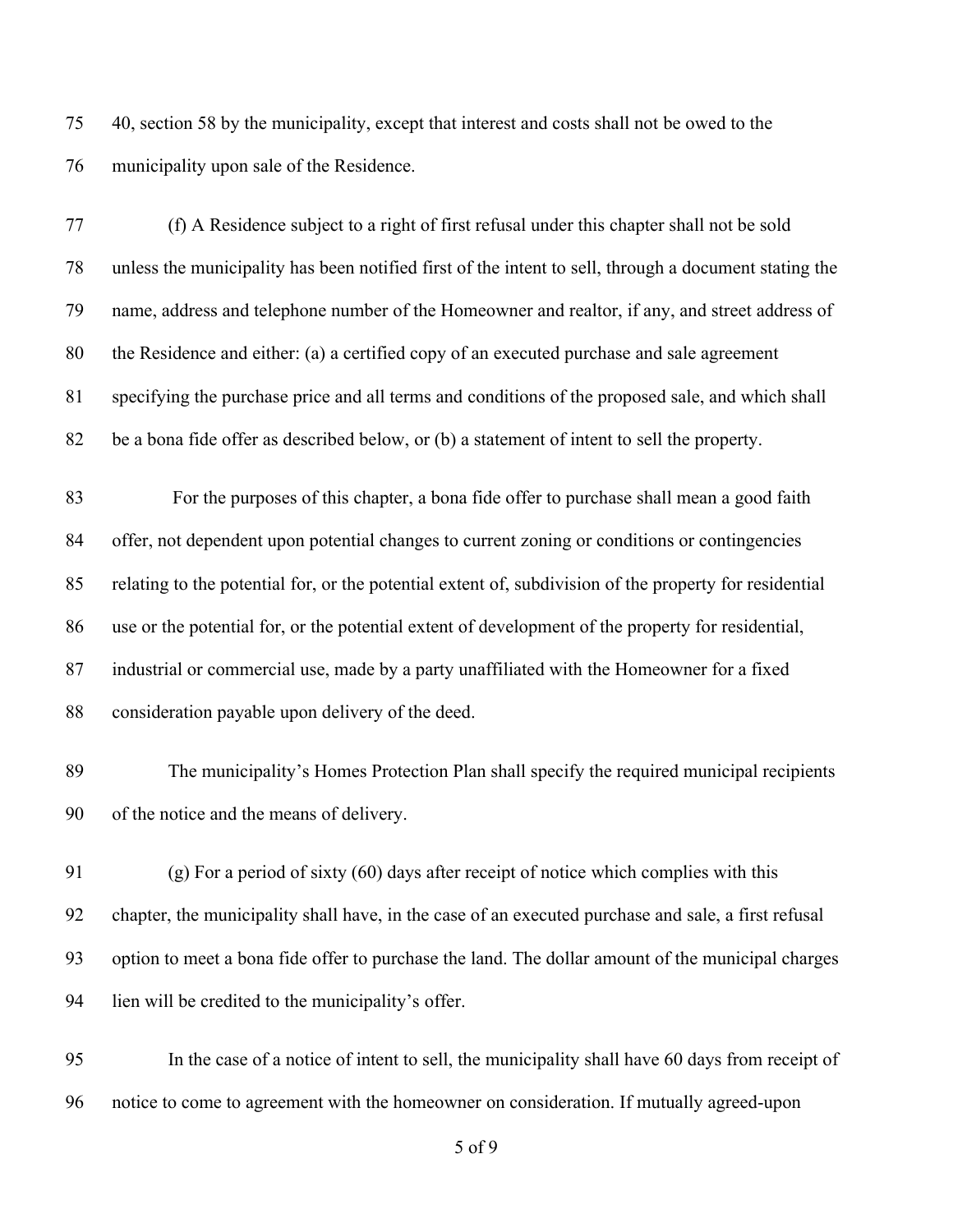appraisals are required to come to agreement on the full and fair market value, the deadline for agreement may be extended for another 30 days. The expense for any such appraisal will be borne by the municipality. Upon agreement of a consideration, the city or town shall then have 120 days to exercise its option. During the determination of consideration process, the Homeowner may revoke the intent to sell at any time and with no recourse to either party.

 The municipal option to purchase may be exercised only after written notice to the Homeowner, using the means of notice specified in the Property Tax Relief and Right of First Refusal Agreement. The notice of exercise shall also be recorded at the registry of deeds and shall contain the name of the record owner of the land and description of the premises adequate for identification of it.

 The notice to the Homeowner of the municipality's election to exercise its option shall be accompanied by a proposed purchase and sale contract or other agreement between the municipality and the Homeowner which, if executed, shall be fulfilled within a period of not more than 90 days after the date the contract or agreement, endorsed by the Homeowner, is returned, or upon expiration of any extended period the Homeowner has agreed to in writing, whichever is later.

 Failure to record either the notice of exercise or the notice of assignment within the applicable time period shall be conclusive evidence that the city or town has not exercised its option.

 During the option period, the municipality or its assignees, shall have the right, at reasonable times and upon reasonable notice, to enter upon said land for the purpose of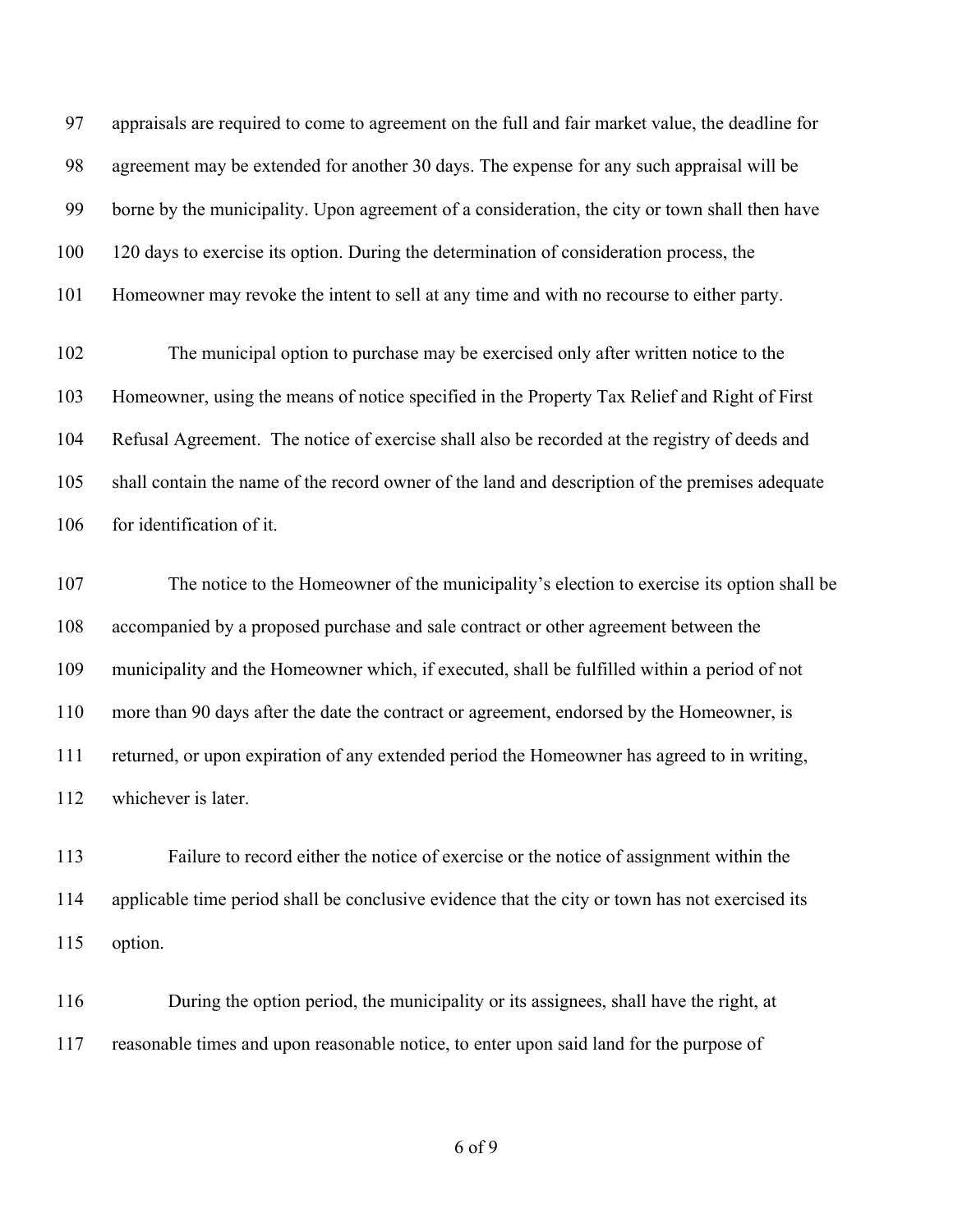surveying and inspecting said land, including but not limited to lead paint inspection, soil testing for purposes of Title V and the taking of water samples.

 The municipality or its assignee shall have all rights assigned to the buyer in the purchase and sales agreement contained in the notice of intent.

 If the municipality elects not to exercise the option, and not to assign its right to exercise the option, the city or town shall send written notice of non-exercise signed by the chief executive officer to the Homeowner by the means of delivery that is specified in the Property Tax Relief and Right of First Refusal Agreement. The notice of non-exercise shall contain the name of the owner of record of the Residence and its street address, and shall be recorded with the registry of deeds.

 No sale or change in use of the Residence shall be consummated until the option period has expired or the notice of non-exercise has been recorded with the registry of deeds, and no sale of the Residence shall be consummated if the terms of the sale differ in any material way from the terms of the purchase and sale agreement which accompanied the bona fide offer to purchase as described in the notice of intent to sell except as provided in this section.

 This section shall not apply to a mortgage foreclosure sale, but the holder of a mortgage shall, at least 90 days before a foreclosure sale, send written notice of the time and place of the 135 sale to the parties in the manner required by the municipality for notice of intent to sell, and the giving of this notice may be established by an affidavit.

 (h) A municipality, by decision of its chief executive subject to its charter, may assign its option under this chapter to a nonprofit housing organization or to the commonwealth or any of its political subdivisions under terms and conditions that the municipality may consider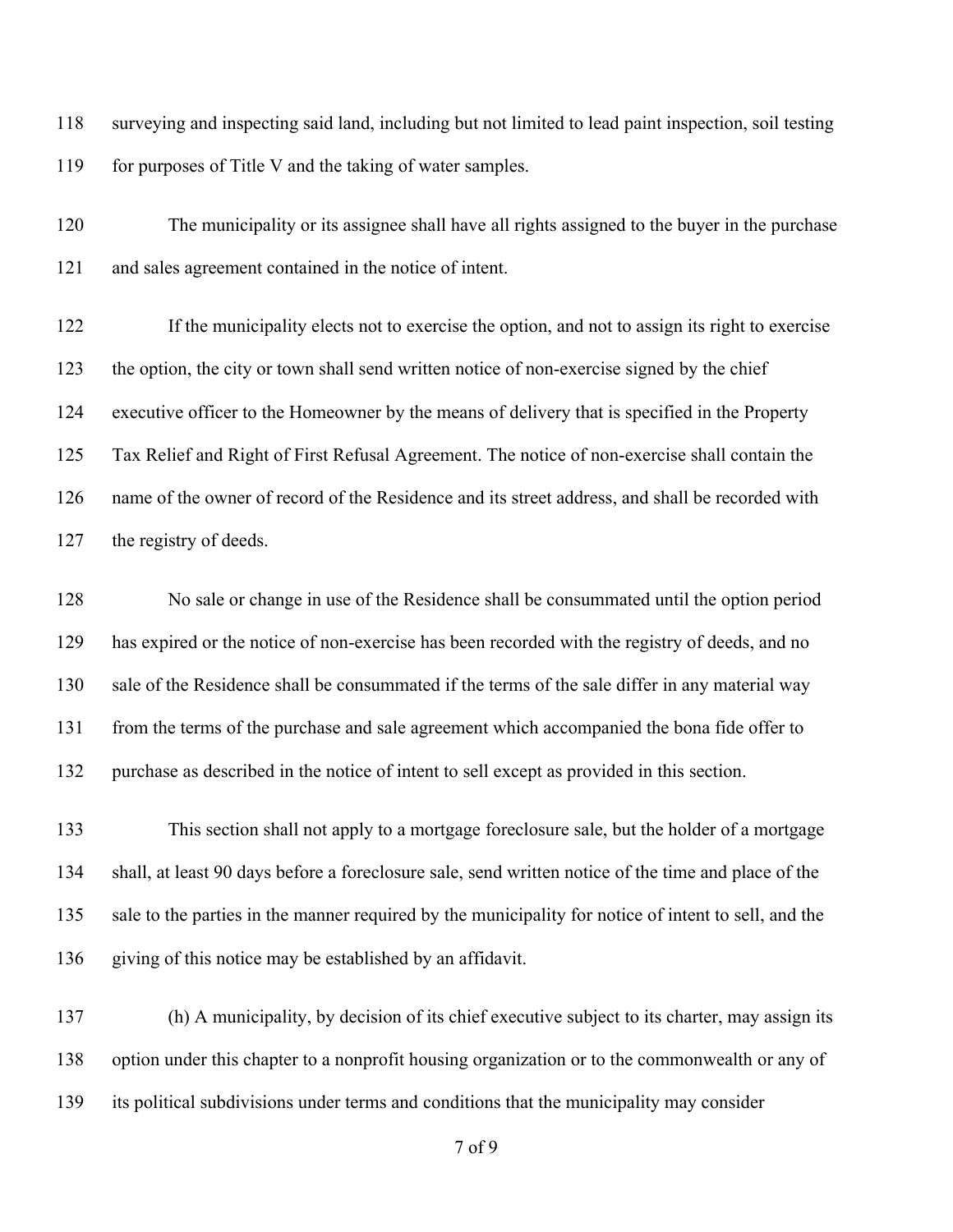140 appropriate. The assignment shall be for the purpose of providing community housing, as defined in this chapter, and the assignee shall then be bound by a deed restriction that meets the requirements of this chapter. If the first refusal option has been assigned to a nonprofit organization or to the commonwealth or any of its political subdivisions as provided in this 144 section, the municipality shall provide written notice of assignment to the Homeowner and said notice of assignment shall be recorded with the registry of deeds.

 If the option has been assigned, the option may be exercised by the assignee only by written notice to the Homeowner signed by the assignee, delivered by means specified in the Property Tax Relief and Right of First Refusal Agreement. The notice of exercise shall also be recorded with the registry of deeds and shall contain the name of the record owner of the land and description of the premises adequate for identification of them.

 (i) A Residence acquired by a municipality or its assignee under the terms of this chapter shall be restricted to use as community housing for a term of no less than thirty (30) years, with a deed restriction stating the income qualifications established by the municipality. The municipality or its assignee may, at its election, sell the Residence to an income-qualified buyer subject to said deed restriction and, in the case of a Residence with Ancillary Units, may seek to change the ownership form to a condominium and sell the individual units to income-qualified buyers subject to deed restrictions.

 (j) A Homeowner who uses Chapter 62, section 6 to seek a state income tax credit on account of real property taxes paid on a Residence may not, in that same tax year, obtain deferral of real property taxes from the municipality.